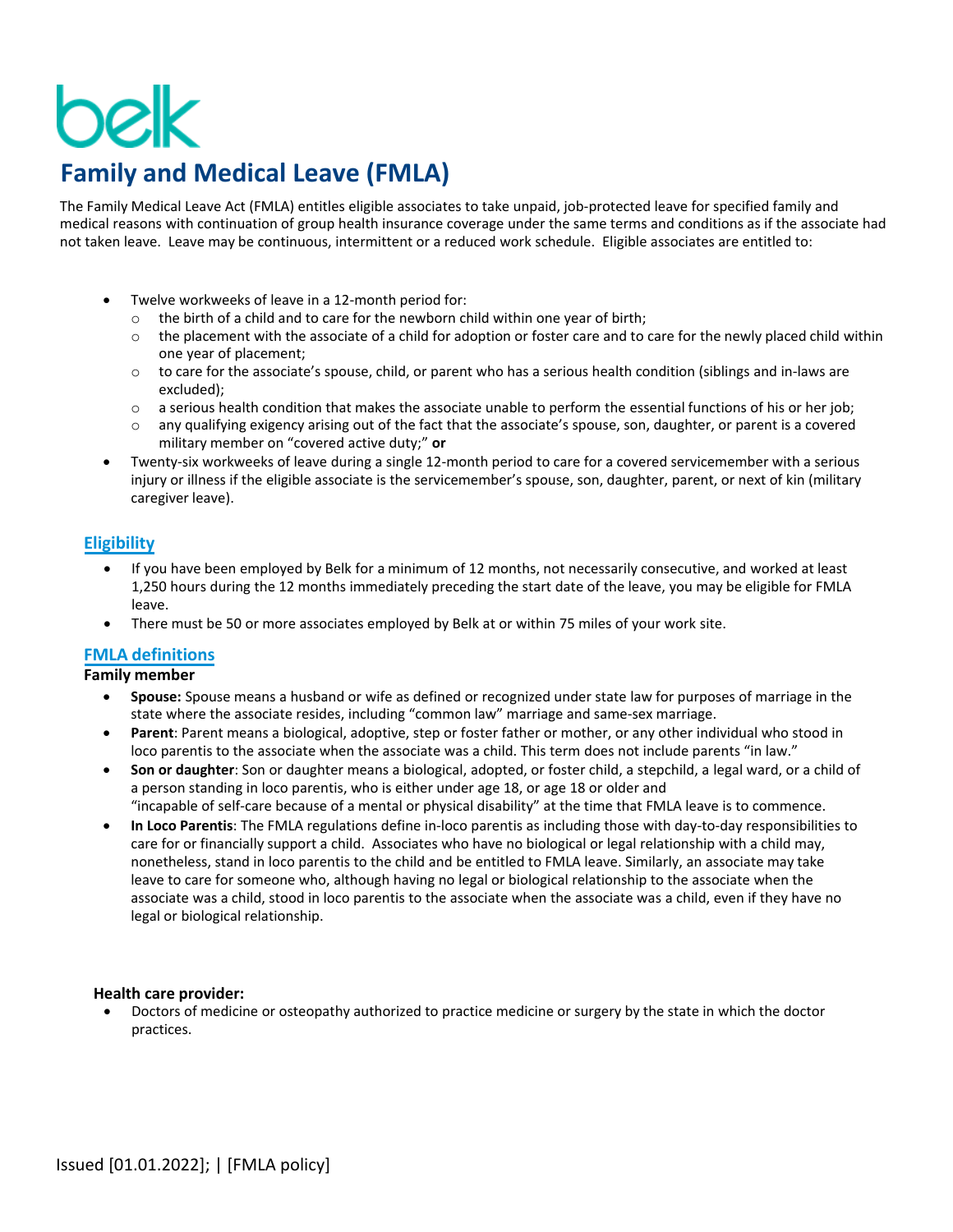

- Podiatrists, dentists, clinical psychologists, optometrists and chiropractors authorized to practice and performing within the scope of the practice, under state law.
- Nurse practitioners, nurse-midwives, clinical social workers and physician assistants who are authorized to practice in the state and performing within the scope of their practice, as defined under state law.
- Christian Science practitioners listed with the First Church of Christ, Scientist in Boston, Massachusetts.
- Any health care provider recognized by Belk group benefits program or its group health plan insurer or claims administrator.

## **Serious health condition:**

Serious health condition means an illness, injury, impairment, or physical or mental condition that involves:

- any period of incapacity or treatment connected with inpatient care (i.e., an overnight stay) in a hospital, hospice, or residential medical care facility; or
- a period of incapacity requiring absence of **more than three calendar days** from work, school, or other regular daily activities that also involves continuing treatment by (or under the supervision of) a health care provider; or
- any period of incapacity due to pregnancy, or for prenatal care; or
- any period of incapacity (or treatment therefore) due to a chronic serious health condition (e.g., asthma, diabetes, epilepsy, etc.); or
- a period of incapacity that is permanent or long-term due to a condition for which treatment may not be effective (e.g., Alzheimer's, stroke, terminal diseases, etc.); or,
- any absences to receive multiple treatments (including any period of recovery therefrom) by, or on referral by, a health care provider for a condition that likely would result in incapacity of more than five consecutive days if left untreated (e.g., chemotherapy, physical therapy, dialysis, etc.).

## **Maximum Non-Military Period of Leave**

You may take unpaid FMLA leave of up to a total of 12 weeks for one or a combination of the non-military serious health conditions described herein. Belk calculates the leave time on a rolling 12-month basis. If you work less than a full-time schedule, the hours of leave entitlement are prorated to reflect your regular work schedule.

The rolling 12-month period is measured backwards from the date a qualifying FMLA leave begins. At any given time, the amount of job-protected leave you are entitled to take under FMLA is equal to 12 weeks less any job-protected leave taken during the preceding 12 months.

## **Military Family Leave Entitlements under the FMLA**

If you have a spouse, son, daughter, or parent on active duty status in the National Guard or Reserves in support of a contingency operation, you may use 12-week unpaid leave entitlement to address certain qualifying exigencies. A qualifying exigency is a non-medical activity that is directly related to the covered servicemember's active duty or call to active duty status. Qualifying exigencies include:

- Issues arising from a covered military member's short notice deployment (i.e., deployment on seven or less days of notice) for a period of seven days from the date of notification.
- Military events and related activities.
- Certain childcare and related activities arising from the active duty or call to active duty status and/or making or updating financial and legal arrangements to address a covered military member's absence.
- Attending counseling provided by someone other than a health care provider for oneself, the covered military member, or the child of the covered military member, the need for which arises from the active duty or call to active duty status of the covered military member.
- Taking up to five days of leave to spend time with a covered military member who is on short-term temporary, rest and recuperation leave during deployment.
- Attending to certain post-deployment activities, including attending arrival ceremonies, reintegration briefings and events, and other official ceremonies or programs sponsored by the military for a period of 90 days following the termination of the covered military member's active duty status, and addressing issues arising from the death of a covered military member.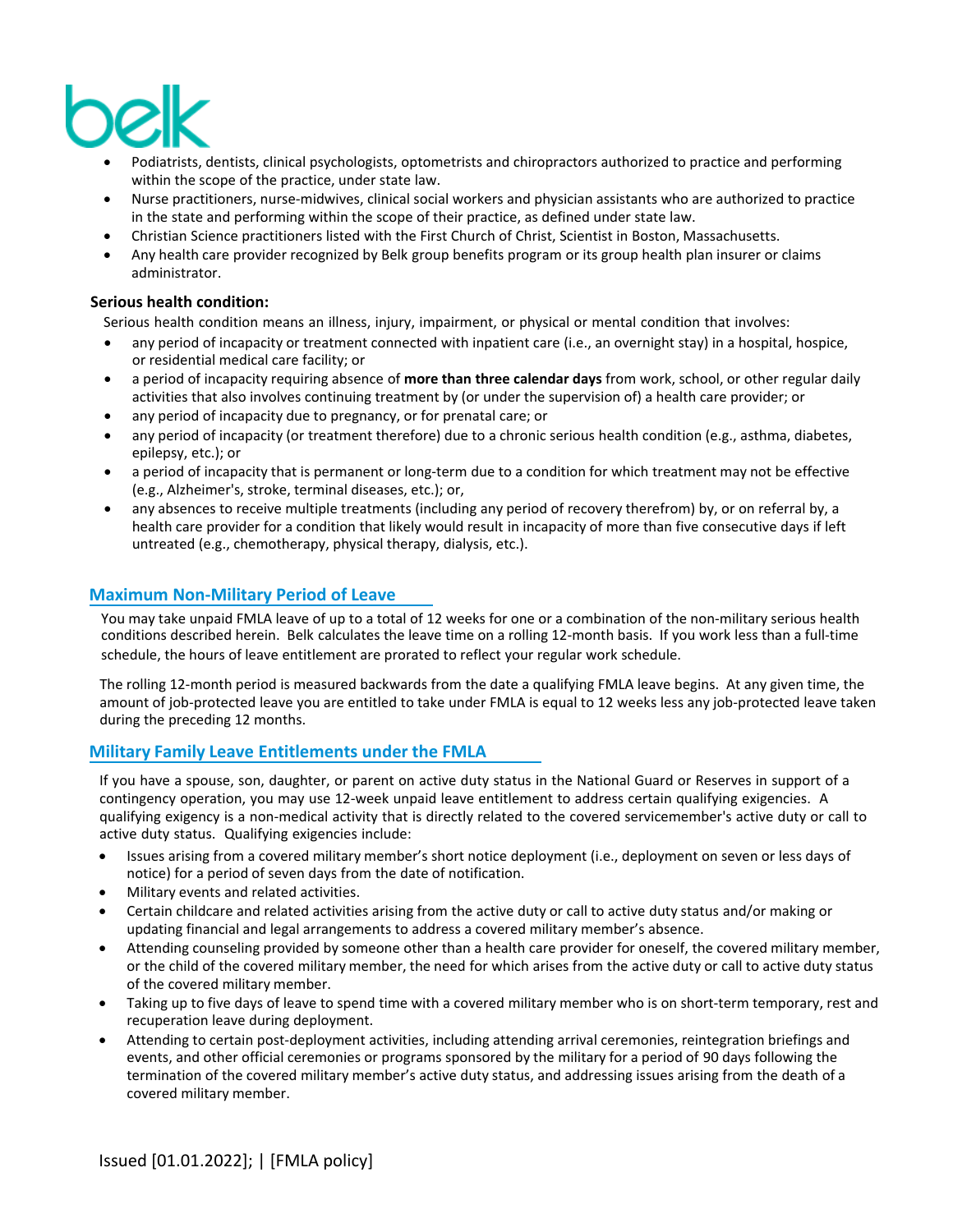

• Any other event that the associate and Belk agree is a qualifying exigency.

## **Military Caregiver Leave**

Military caregiver leave allows an eligible associate who is the spouse, son, daughter, parent, or next of kin of a covered servicemember with a serious injury or illness to take up to a total of 26 workweeks of unpaid leave during a single 12 month period to provide care for the servicemember.

A covered servicemember is a current member of the Armed Forces, including a member of the National Guard or Reserves, who is receiving medical treatment, recuperation, or therapy, or is in outpatient status, or is on the temporary disability retired list for a serious injury or illness.

A serious injury or illness is one that is incurred by a servicemember in the line of duty on active duty that may cause the servicemember to be medically unfit to perform the duties of his or her office, grade, rank, or rating. A serious injury or illness also includes injuries or illnesses that existed before the servicemember's active duty and that were aggravated by service in the line of duty on active duty.

## **Intermittent Leave and Reduced Work Schedule**

Intermittent/reduced schedule leave may be taken when medically necessary to care for a seriously ill family member, or because of your serious health condition. Intermittent/reduced schedule leave may be taken to bond with a newborn or newly placed adopted or foster care child, in increments of no less than 7 consecutive days with approval.

If you need an intermittent/reduced schedule leave for foreseeable medical treatment you must work with your manager to schedule the leave so as not to unduly disrupt Belk's operations, subject to the approval of your health care provider. In such cases, Belk may transfer you temporarily to an altern[ative job with equ](http://www.dol.gov/cgi-bin/leave-dol.asp?exiturl=http://s.dol.gov/8U&exitTitle=www.ecfr.gov&fedpage=yes)ivalent pay and benefits to accommodate recurring periods of leave.

#### **Substitution of Paid Leave**

You may choose to use accrued paid time off to cover some or all of the FMLA leave taken.

#### **Applying for/Requesting FMLA leave**

First, contact your manager and follow the specific requirements of your line of business regarding reporting an absence or leave.

Second, contact the Leave of Absence Administrator to initiate a leave by phone at 1.800.588.3700 or through the selfservice portal. You must provide sufficient information for the Leave of Absence Administrator to determine if the leave may qualify for FMLA protection, as well as the anticipated timing and duration of the leave.

#### **Planned Leaves**

In general, you must give Belk at least **30 days** advance notice of the need to take FMLA leave when you know about the need for the leave in advance and it is possible and practical to do so.

If 30 days advance notice is not possible because the situation has changed or you do not know exactly when leave will be required, you must provide notice of the need for leave as soon as possible and practical. When you have no reasonable excuse for not providing at least 30 days advance notice, Belk may delay the FMLA leave until 30 days after the date notice is provided.

When you could not have provided 30 days advance notice, but have no reasonable excuse for not providing a shorter period of advance notice, Belk may delay the FMLA leave by whatever amount of time that you delayed in notifying Belk.

In the case of FMLA leave for a qualifying exigency, you must give notice of the need for such leave as soon as possible and practical, regardless of how far in advance the leave is needed.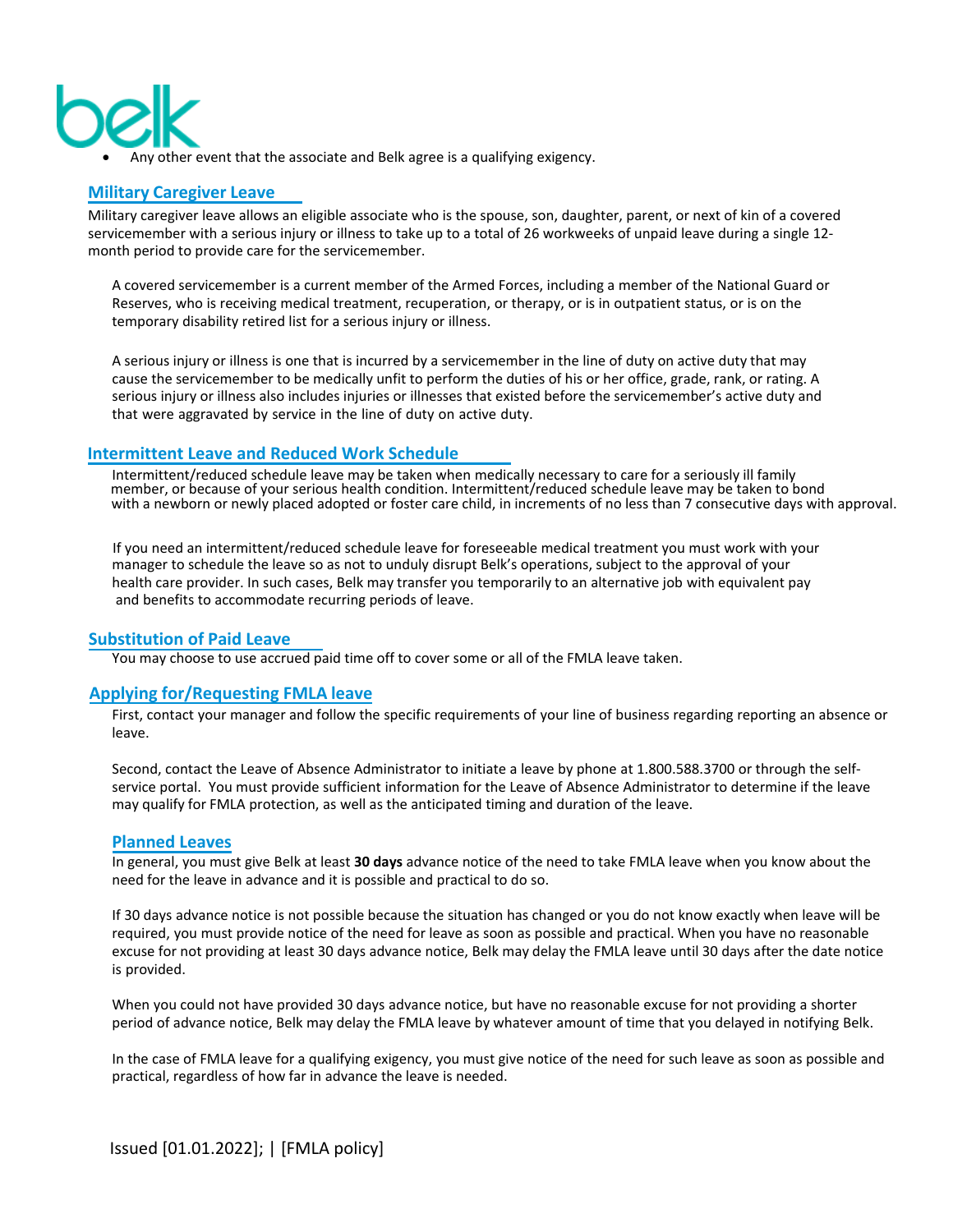

For planned medical treatment, you must consult with your manager and try to schedule the appointment at a time that minimizes the disruption to Belk. You should consult with Belk prior to scheduling the treatment in order to arrange a schedule that best suits the needs of both you and Belk. Any schedule of treatment is subject to the approval of your treating health care provider.

#### **Unplanned Leaves**

When the need for leave is unexpected, you must provide notice to Belk as soon as possible and practical. When you do not give timely notice of unforeseeable leave and do not have a reasonable excuse, Belk may delay or deny the FMLA leave. The extent of Belk's ability to delay FMLA coverage for leave depends on the facts of the particular case. For example, if it was possible for you to give notice of the need for leave the same day it was needed, but instead gave notice two days after the leave began, then Belk may delay FMLA coverage of the leave by two days.

#### **Extension of FMLA**

During an approved leave and prior to the expected return to work date, if you would like to extend FMLA, you should contact your manager to provide an updated anticipated return date. In addition, you should contact the Leave of Absence Administrator to request an extension of the leave.

## **Certification requirements**

Once the leave has been requested, the required health care provider certification and request forms generally must be completed and returned to the Leave of Absence Administrator within **15 calendar days.** Failure to provide the required timely documentation could result in a denial of the leave request or delay the leave start date.

If the certification is incomplete or insufficient, Belk will provide you a written notice stating what additional information is necessary to make the certification complete and sufficient. You must provide the additional information to Belk within **seven calendar days**, in most circumstances.

- A certification is considered "incomplete" if one or more of the *applicable* entries on the form have not been completed.
- A certification is considered "insufficient" if the information provided is vague, unclear, or non-responsive.

The Leave of Absence Administrator may contact the health care provider to authenticate or to clarify the certification.

If Belk has received a complete and sufficient certification but has a reason to doubt that it is valid, Belk may require you to obtain a second medical certification. Belk can choose the health care provider to provide the second opinion, but generally may not select a health care provider who it employs on a regular or routine basis. If the second opinion differs from the original certification, Belk may require you to obtain a third certification from a healthcare provider selected by both you and Belk. The opinion of the third health care provider is final and must be used by Belk. Belk is responsible for paying for the second and third opinions, including any reasonable travel expenses for you or the family member. While waiting for the second (or third) opinion, you are provisionally entitled to FMLA leave.

#### **Recertification**

In general, Belk may request that you provide a recertification no more often than every 30 days and only in connection with an absence. If a certification indicates that the minimum duration of the serious health condition is more than 30 days, Belk will generally wait until that minimum duration expires before requesting recertification.

However, in all cases, including cases where the condition is of an indefinite duration, Belk may request a recertification for absences every six months.

Belk may request a recertification in *less than 30 days* only if: